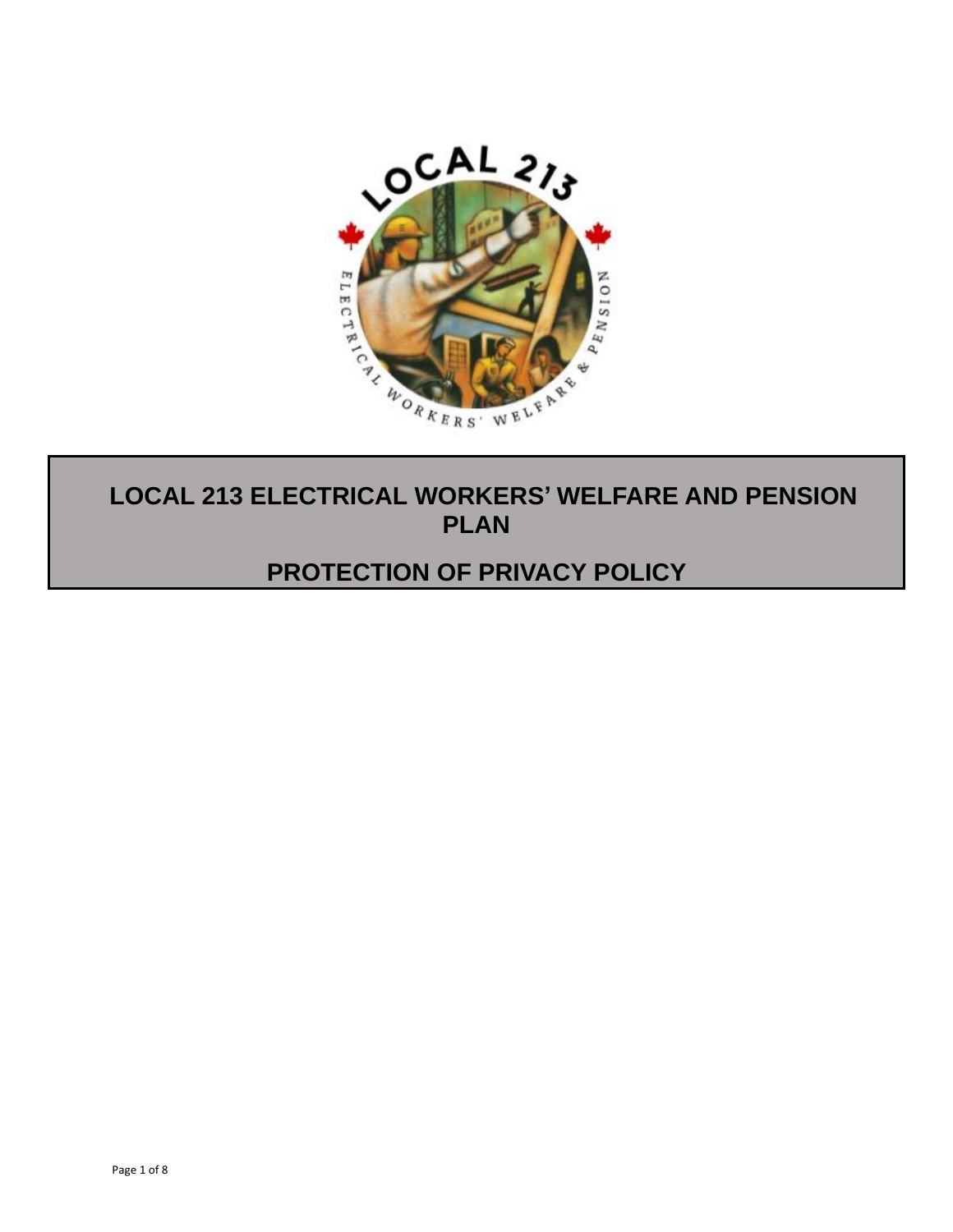# **LOCAL 213 ELECTRICAL WORKERS WELFARE AND PENSION PLAN**

# **PROTECTION OF PRIVACY POLICY**

#### **January 2022**

Local 213 Electrical Workers' Welfare and Pension Plan (EWWP/the Plan) is an hour bank pension and welfare plan which provides benefits to Members of contributing eligible employers. Private information is collected during the course of business in order to ensure proper administration of pension and welfare benefits according to the plan documents and done so in a manner to conform to with any prevailing legislative requirements.

The Plan respects the privacy of its Members and website users. We are committed to protecting the privacy of the personal information we gather and retain for administrative purposes.

This Protection of Privacy Policy documents the protocols and procedures surrounding use of personal information. It documents how we collect information, how consent is tracked, safeguarded and destroyed and how the Plan responds to privacy breaches. It also summarizes how Members can correct their personal information to ensure accuracy of records.

This Policy is supported by Personal Information Protection and Electronic Documents Act (PIPEDA) (Canada) and the Personal Information Protection Act (PIPA) (British Columbia).

The Plans, the Trustees and/or the Director may review and change this Protection of Privacy Policy from time to time.

# **PURPOSE FOR COLLECTION, TYPES AND USE OF PERSONAL INFORMATION**

#### *Member Information*

The EWWP only collect personal information that is required. This information includes a member's:

- name
- address
- e-mail address
- telephone and/or facsimile number(s)
- social insurance number
- gender

.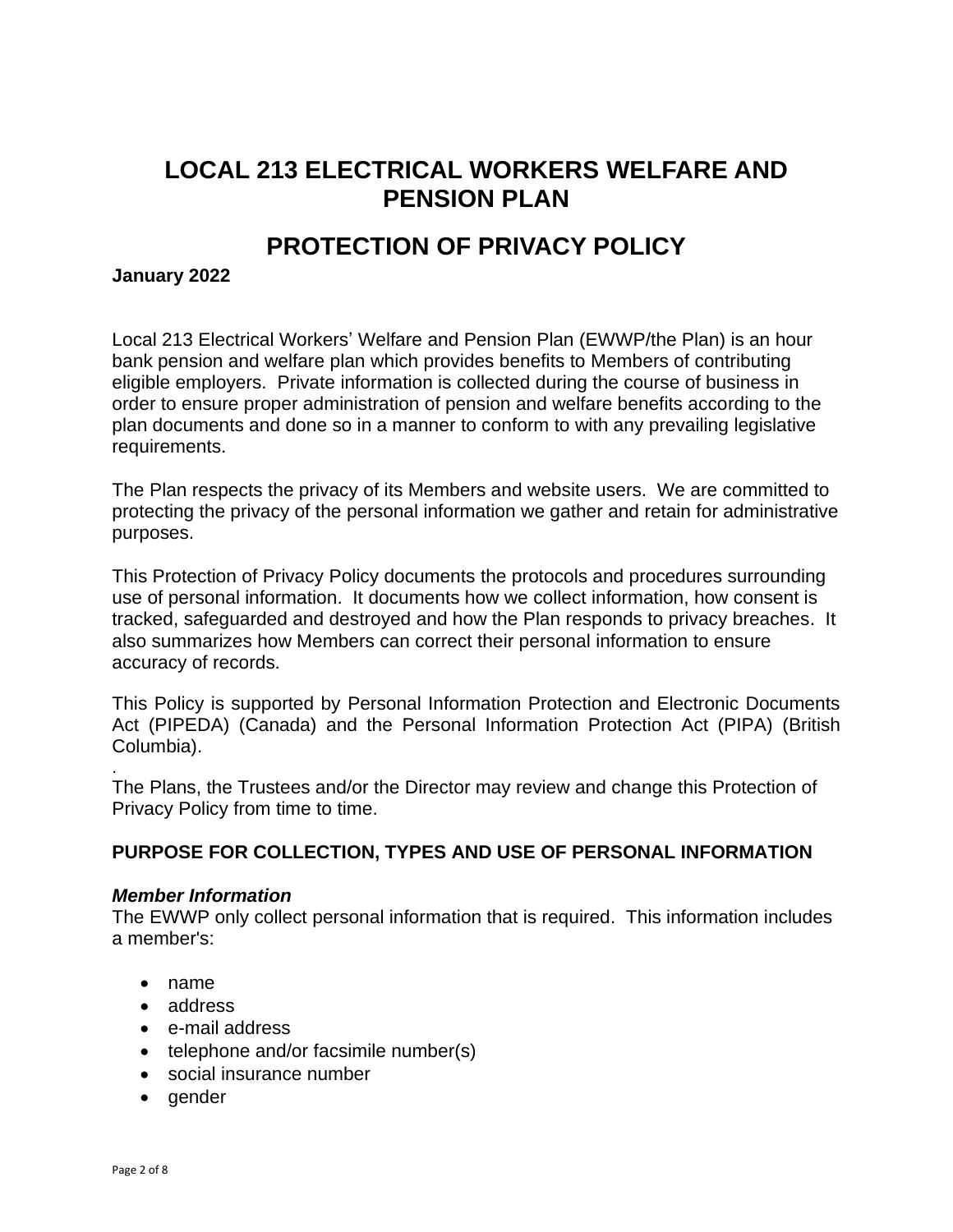- date of birth
- date of union Membership
- occupation
- employer's name
- date of hire or dispatch
- record of financial contributions to the plan
- spouse/dependent name(s), gender and birthdates
- approval of disabled status by CPP or EI, as required in order to pay the Welfare Plan's Wage Indemnity or Income Continuance benefits
- medical information in the form of a physician's statement as required in order to pay the Welfare Plan's Wage Indemnity or Income Continuance benefits
- optical, dental, orthodontic information, as required in order to reimburse member's for submitted expenses under the Welfare Plan

We use the contact information to communicate with our Members by e-mail, telephone, fax, and post, as well as to issue EWWP payments. We use the statistical information to track and report payments, determine eligibility and develop policies.

Currently, some individual staff Members separately collect and retain contact information with respect to the persons with whom they routinely communicate. This information is comprised of names, addresses, telephone numbers, and sometimes personal email addresses, when confirmed it is the sole email address of the member.

# **RESPONSIBILITIES**

# *The Privacy Officer*

The EWWP is responsible for personal information under its control and has designated a Privacy Officer who is responsible for compliance with this policy. All questions, complaints, or concerns with this Policy should be made in writing and will be directed to the attention of the Privacy Officer:

> Privacy Officer - Hileray Kilback 1424 Broadway Street, Port Coquitlam, BC V3C 5W2 E-mail: info@213benefits.org

# *Employees*

Employees of the EWWP office are responsible for the gathering, inputting, safe handling/storing and the necessary disclosure of any personal information they come in contact with in accordance with the procedures as detailed within this Policy.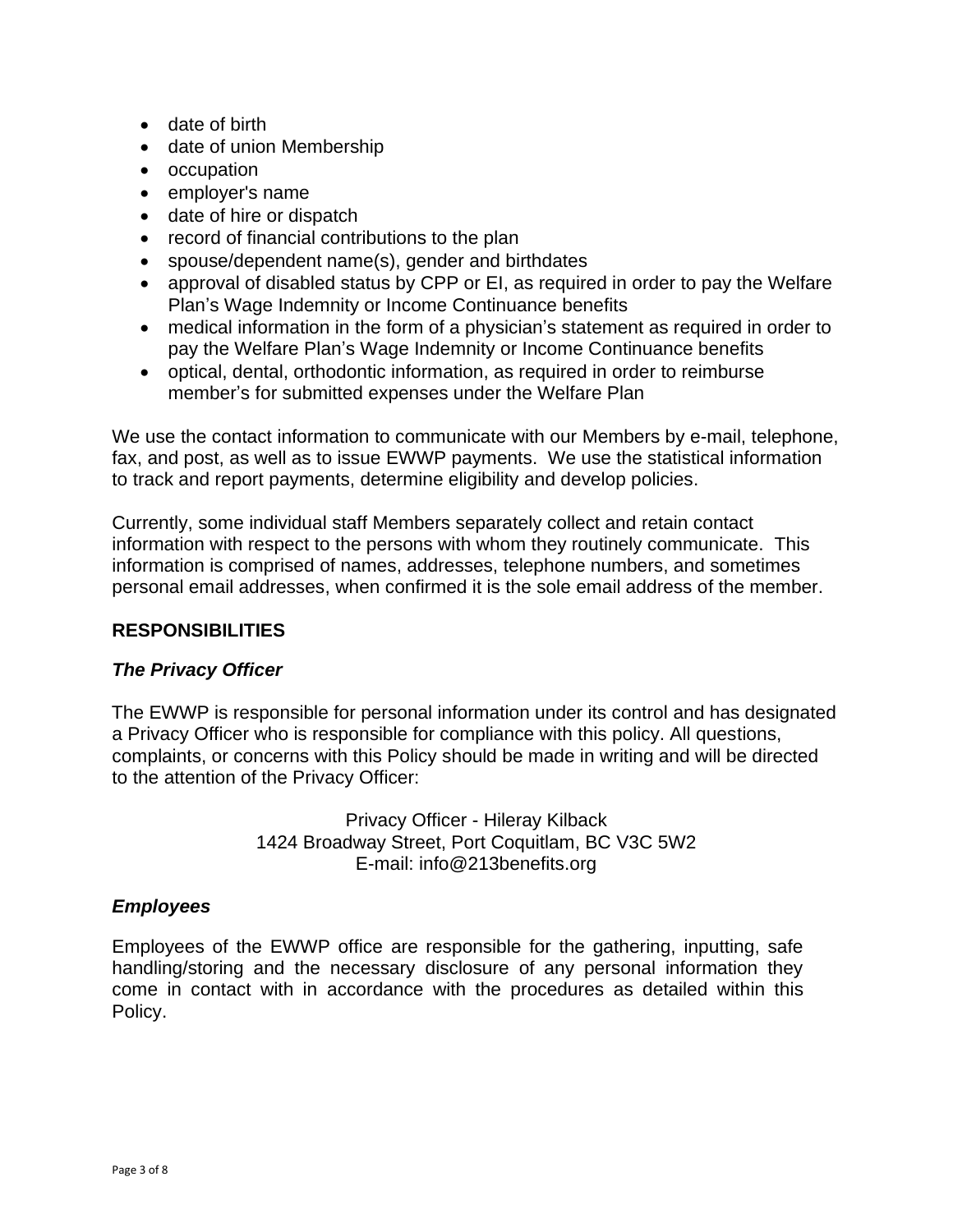# *Members and Participating Employers*

Members of the EWWP are responsible for providing and maintaining up to date information as required in order to facilitate accurate pension and benefit plan payments. Participating employers are responsible for accurate submission of hours and relevant contributions for their employees and ensuring their submissions are sent in a manner to protect any personal information (i.e. via password protected electronic documents, FTP submission, or via mail/fax).

# **CONSENT FOR COLLECTION**

Member's consent is needed for the collection of your sensitive personal information required for the administration and payment of Welfare and Pension benefits. The EWWP obtains consent via paper enrollment/application forms and beneficiary forms which Members complete to enroll in the Plans upon meeting eligibility requirements or for payment of benefits.

# **DISCLOSURE**

#### **Member Information**

The EWWP discloses some or all of the personal information it has about its Members on a need-to-know basis to the following entities:

- Canada Customs and Revenue Agency
- Pacific Blue Cross/BC Life
- Medical Services Plan of BC
- Homewood Health
- PENAD (our pension/welfare administration platform developer)
- Human Resources and Development Canada
- British Columbia Labour Relations Board
- Canada Labour Relations Board
- International Office of the IBEW
- ECA/Local 213 of the IBEW Joint Training Committee
- your employer, and/or the business offices of other IBEW local unions in Canada and the United States
- The EWWP Trustees, on an ad-hoc basis, primarily in the event of a Member's appeal on an administration decision made with respect to pension/welfare benefits.

# *Consultant/Advisor Information Sharing*

The EWWP employs information systems consultants to build and maintain its information systems. Due to the nature of their work, these organizations have access to our Members personal information (PENAD, as mentioned above). Accordingly, we require such organizations to provide an assurance that they will not retain or disclose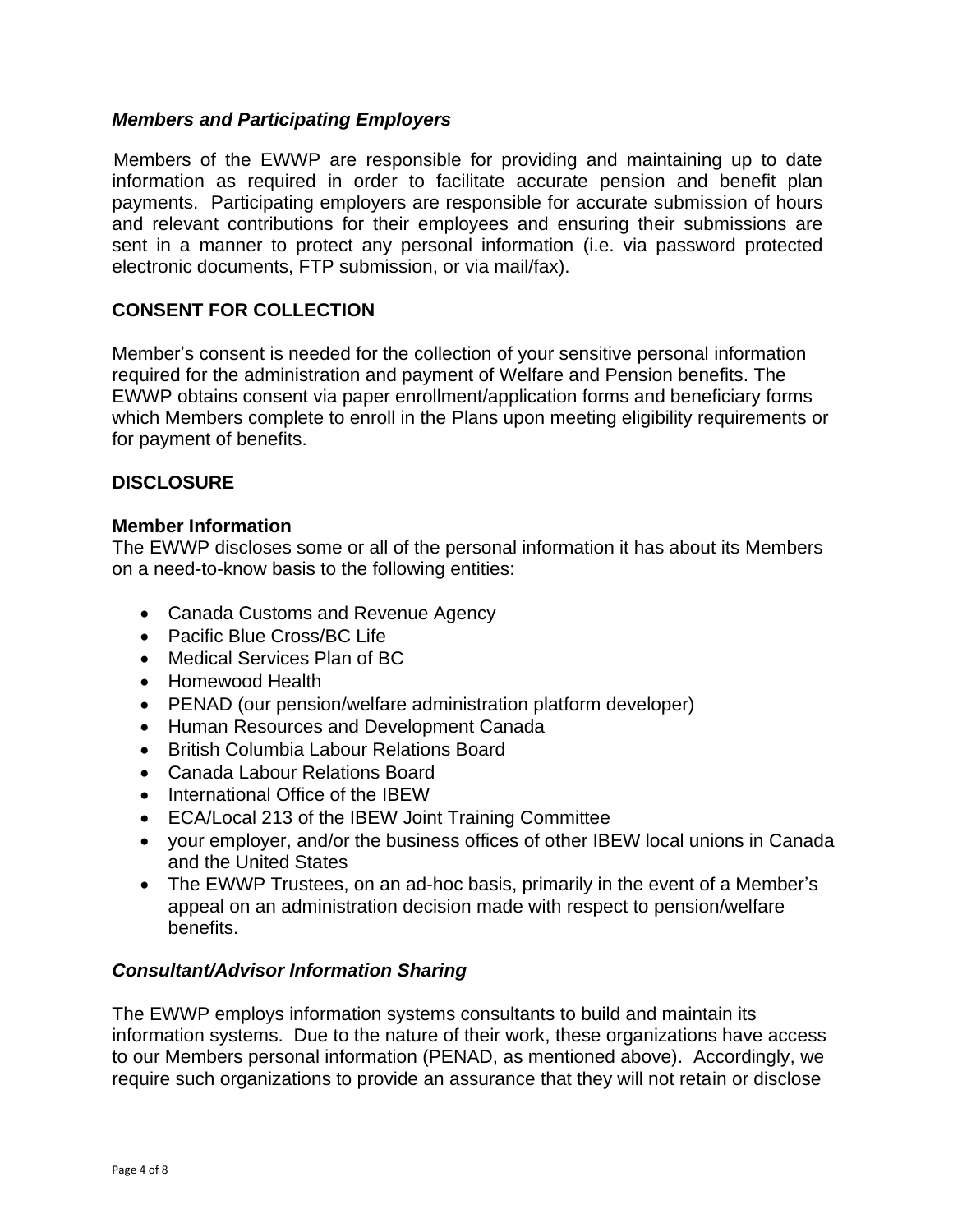this information. Currently, our information systems consultants are Nucleus Networks and Sage 300.

The EWWP also utilizes actuarial consultants and auditors to review plan information and prepare financial assessments/statements and actuarial valuation reports. These reviews are required or mandated as necessary for proper governance. As part of these reviews, member information is shared, as required, in order these parties can perform their calculations. Member information is always sent in a secure format, i.e. via an FTP secure file shared platform.

Except as hereinafter described, The EWWP does not disclose a member's personal information to other Members or to any additional agencies or organizations without obtaining separate and express permission to do so from the affected member.

#### *User Information*

The EWWP's web server hosted by Carbon60 with domain registered at DomainPeople. may collect the IP address and domain you are using to access its website; the type and version of web browser and operating system you are using; the number, duration, and frequency of visits to our website; and the identities of the websites you came from and visit next. However, this information cannot be traced to individual users as users can visit our website without telling us who they are or revealing any personal information, including their e-mail addresses. Local 213 EWWP may use website visit statistical information to monitor website performance, plan website improvements, and track information in aggregate form. This information is not shared with any other parties.

#### *Member communication/inquiries*

During intake phone calls, EWWP employees are always responsible for ensuring the individual they are corresponding with is the correct plan Member. Employees are required to ask two to three specific identifying questions from a caller. Personal information (benefits available, account balances) is not disclosed until the individual's identity is confirmed. In addition, available benefit balances are not disclosed to dental plan offices, only to the plan member.

If incapacitated, a Member can authorize another individual to communicate with the EWWP office on their behalf by written or verbal authorization to the Privacy Officer. This authorization will be maintained in the Member's file and adhered to until such time the Member withdraws/rescinds the authorization.

# **SECURITY**

Our Members personal information is stored in rooms with restricted access in a secure building or on our fire-walled and password protected, electronic data base. Currently, we permanently retain most of our records and destroy or return certain records to affected Members on an ad hoc basis. We will be reviewing our retention policy and practices with respect to information storage and revising this during 2022.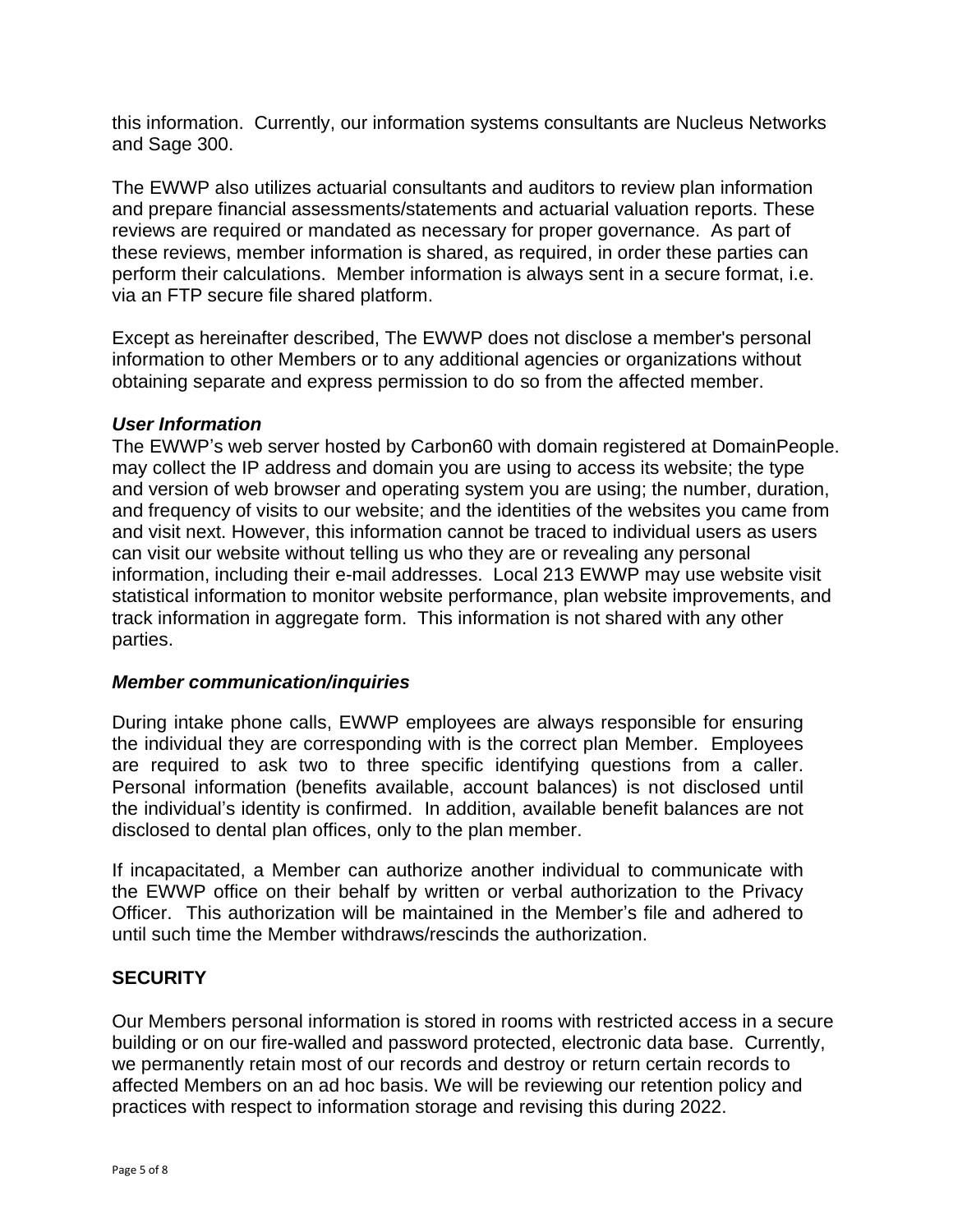The EWWP avoids transmitting personal information by e-mail. Currently, the messages sent and received over the Internet are not encrypted.

Our website contains links to third-party websites that are not subject to this Protection of Privacy Policy. The EWWP is not responsible for the privacy practices or policies of these websites. We do not share any of your personal information with these websites, and we encourage you to obtain and read their privacy policies before you do.

The EWWP ensures that its staff know about and understand this Protection of Privacy Policy. Our staff ensure that your personal information is gathered, retained, and used in accordance with the principles and practices set out in this policy and applicable laws.

# *Employees Working Remotely*

Employees who work "on-the-road" or are in a "work-from-home" situation are directly responsible for the personal information in their control while working away from the office. Documents containing personal information are preferably not to be transported out of the EWWP office, unless under exceptional circumstances, as approved by the Privacy Officer. The reason for this is that employees can access EWWP files and the server via a secure VPN connection which eliminates the need for printing of documents when working remotely.

If a document is printed offsite from the secured network, the employee must ensure to destroy any documents, by returning the printed documents to the office and disposing of them in the secure shredding boxes. Documents are not to be disposed of at an off site area.

# **ACCESS AND CORRECTION**

Currently, Members can only access their own personal information that the EWWP has by visiting our business office at 1424 Broadway Street, Port Coquitlam. However, we encourage you to do so and to correct any errors that might come to your attention thereby or when you receive or fail to receive our communications. You may submit changes or corrections by e-mail at info@213benefits.org. However, for security reasons we encourage you to do so by mail, facsimile, or in-person.

The Privacy Officer will consider requests to expunge personal information from files and will make decisions in this regard based on a determination about whether the information is relevant to the plan. A member can appeal the Privacy Officer's decision in this regard by providing the Electrical Workers' Pension Plan Board of Trustees with a written submission describing the reasons why the member believes the Privacy Officer's decision is incorrect.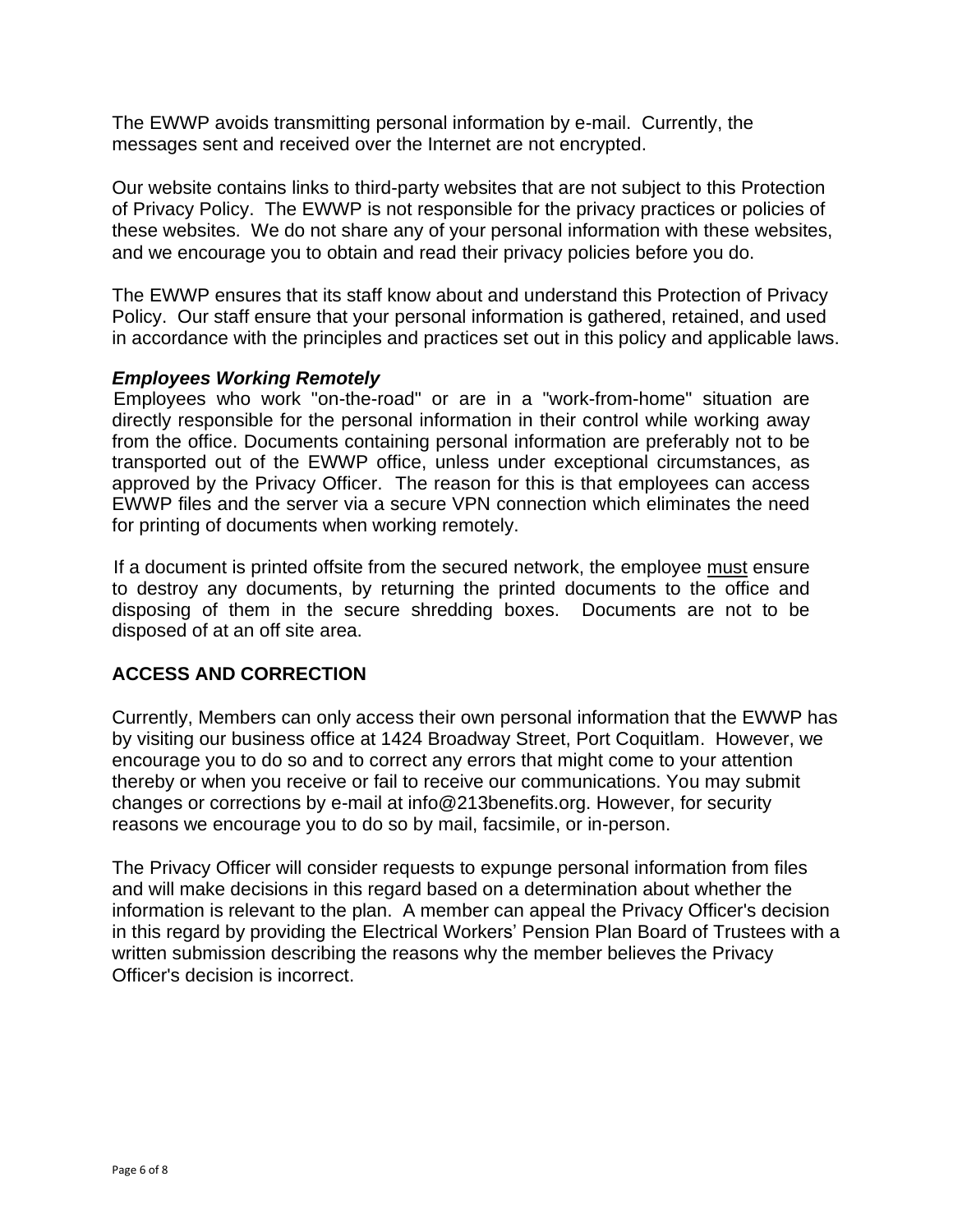#### **PRIVACY BREACH RESPONSE**

In the event there is a privacy breach the following steps will be taken, which are detailed more at length in the EWWP's Privacy and Security Incident Response Plan:

#### *Step 1: Contain the Breach*

The person/Staff member who has discovered the breach take steps to limit the breach by stopping the breach if it is continuing and try to contain the loss of information. They must then notify the Privacy Officer immediately.

*The Privacy Officer will:*

- conduct an initial investigation;
- notify the Police if the breach appears to involve criminal activity;
- notify the Trustees and inform other departments (IT, Local 213 Security) and create a team to respond to the breach (The Response Team);
- commence filling out the SP IncidentBreachReport\_EWWP.docx along with the person/Staff member's input who discovered the Breach.

#### *Step 2: Evaluate Risks*

The Response Team will determine:

- what information is involved
- the cause and extent of the breach
- individuals affected by the breach
- the foreseeable harm from the breach

#### *Step 3: Notification*

The Privacy Officer will notify affected individuals through appropriate means in accordance with provincial and federal law. The Privacy officer will determine if notification is required or necessary under the circumstances to:

- Insurers or others through contractual obligations;
- Professional or other regulatory bodies;
- Other internal and/or external parties not already notified;
- The Office of the Privacy Commissioner (Federal);
- The Office of the Information and Privacy Commissioner (Provincial);

#### *Step 4: Complete Investigation*

The Privacy Officer will complete the SP IncidentBreachReport\_EWWP.docx which will include recommendations to the Trustees and the EWWP for changes to policy, organizational structure, security and procedures in an effort to prevent future privacy breaches.